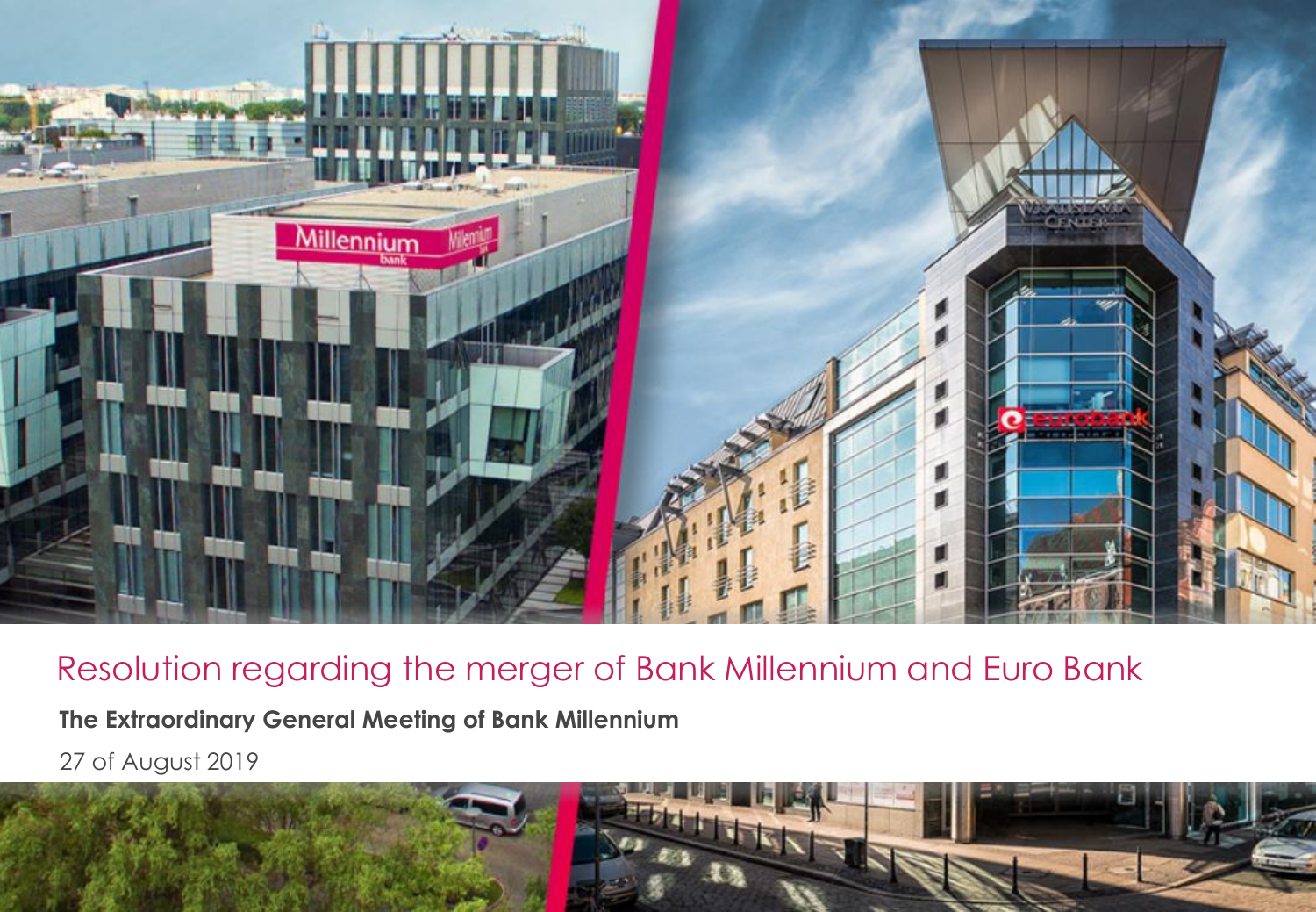**BASIC INFORMATION**

#### **LEGAL BASIS AND METHOD OF THE MERGER**

The merger shall take place pursuant to Article 492 § 1 point 1 of the Commercial Companies Code by a take-over of Euro Bank by Bank Millennium, that is by way of a transfer of all of the assets and liabilities of Euro Bank to Bank Millennium in exchange for shares in Bank Millennium (the "**Merger Shares**") delivered to the shareholders of Euro Bank other than Bank Millennium (the "**Merger**").

The Merger will come into effect on the day of the registration of the Merger in the Register of Entrepreneurs of the National Court Register by the court competent for Bank Millennium's registered office (the "**Merger Day**").

As a result of the Merger, on the Merger Day:

**·** Bank Millennium will assume, on the basis of universal succession, all rights and obligations of Euro Bank and Euro Bank will be wound-up without liquidation proceedings; and

**·** Euro Bank's property (all assets and liabilities) will be transferred to Bank Millennium.

The Merger shall take place on the basis of resolutions taken by the General Meetings of Bank Millennium and Euro Bank.

#### **MERGER SHARES**

The share capital of Bank Millennium is PLN 1,213,116,777.00 and is divided into 1,213,116,777 shares of a nominal value of PLN 1.00 each.

In in connection with the Merger, the existing dematerialised shares of Bank Millennium (i.e. the Merger Shares) will be allocated and delivered to the shareholders of Euro Bank other thank Bank Millennium, pursuant to the terms of allotment of the Merger Shares set out in point 6 of the Merger Plan. **Thus, in connection with the Merger, there will be no increase in the share capital of Bank Millennium.**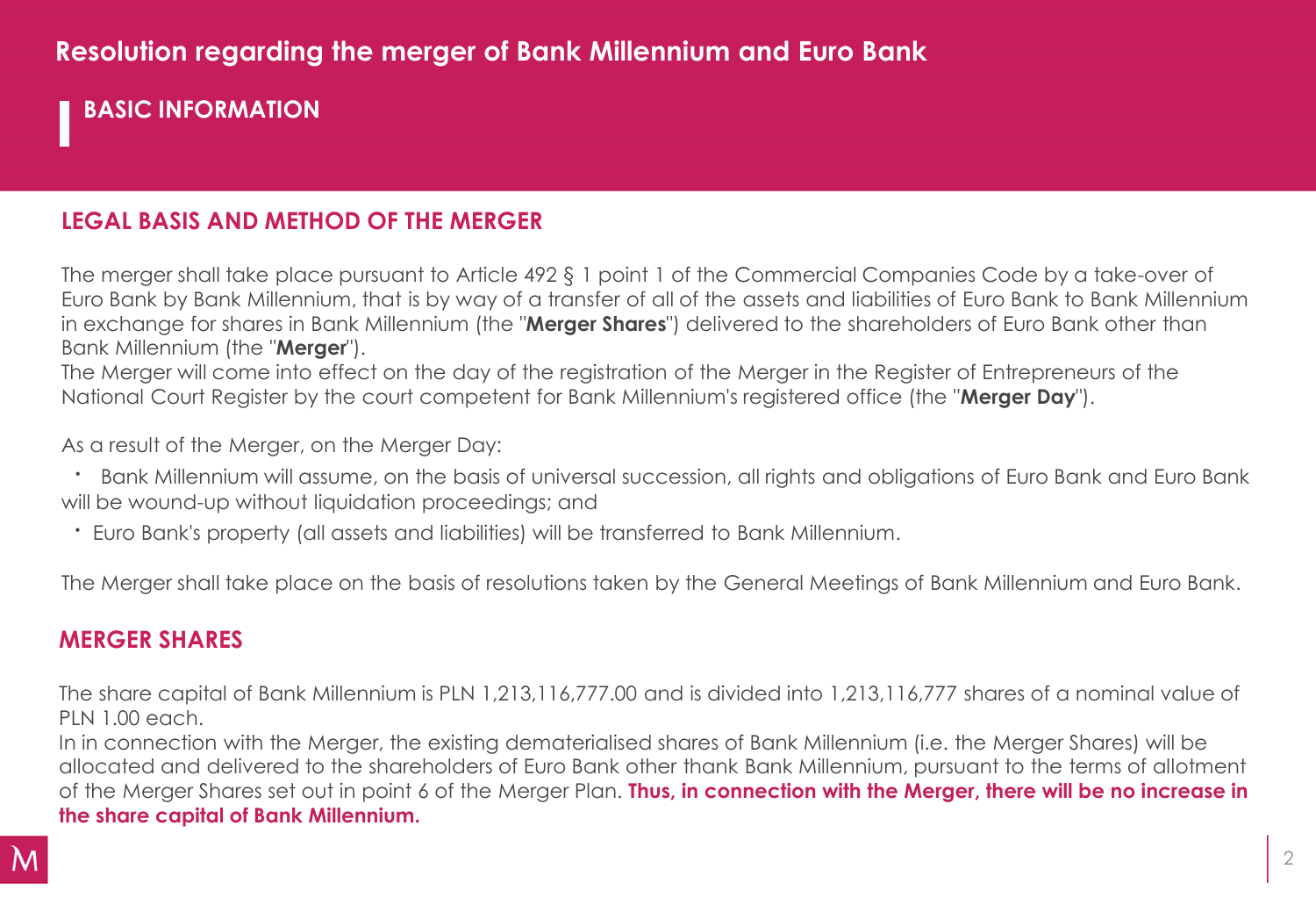### **REQUIRED REGULATORY AND CORPORATE CONSENTS**

#### **REQUIRED CONSENTS OF THE REGULATORY AUTHORITIES**

The Merger will not be effected until all required regulatory consents and approvals related to the Merger will be obtained, including:

- a) the decision on consent to the Merger of the Financial Supervision Authority (*Komisja Nadzoru Finansowego*; the "**KNF**"), pursuant to the provisions of Article 124 Section 1 of the Banking Law; and
- b) the KNF's consent for the amendments to the Statutes of Bank Millennium, pursuant to the provisions of Article 34 of the Banking Law.

The consent of the President of the Office of Competition and Consumer Protection to the Merger is not required pursuant to Article 14 point 5 of the Competition and Consumer Protection Act, as the Merging Companies belong to the same capital group.

#### **RESOLUTIONS OF THE GMs OF THE BANKS**

Pursuant to Article 506 § 2 and 4 of the Commercial Companies Code, the grounds for the Merger, will be certain resolutions adopted by the General Meeting of Bank Millennium and the General Meeting of Euro Bank, containing, in particular, consent to:

- a) the Merger Plan,
- b) the proposed amendments to the Statutes of Bank Millennium related to the Merger, as presented in § 4 of the draft resolution of Bank Millennium General Meeting in the matter of Merger (as well as analogous changes presented in the resolution of Euro Bank General Meeting).

#### **GENERAL SUCCESSION**

Pursuant to the provisions of Article 494 § 2 and § 5 of the Commercial Companies Code, the absorbing company takes over, effective on the Merger Day, the permits, concessions and relief that had been granted to the target company, unless: (i) statutes or the decision granting the permit, concession or relief stipulate otherwise, or (ii) in the case of permits or concessions granted to a financial institution, if the authority that issued the permit or concession objected to it within one month of the publication of the Merger Plan.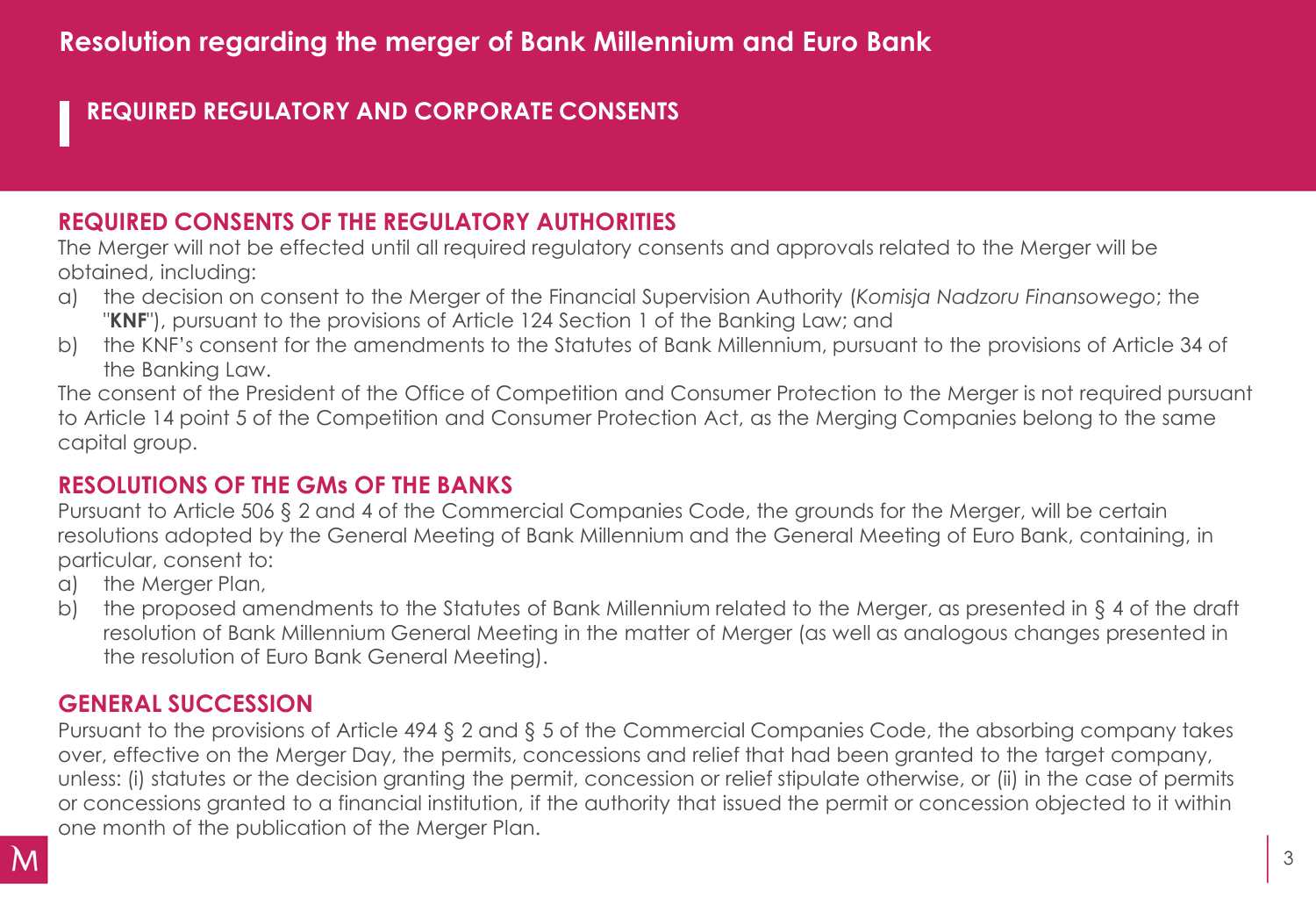### **ECONOMIC RATIONALE FOR THE MERGER**

In the last couple of years, maintaining a strong position and further dynamic development in the Polish banking sector has become increasingly challenging due to the growing competition on the part of banks and other financial sector players, as well as due to the consolidation of the Polish banking sector. The increasing competition forces even faster implementation of new product offers, the optimization of current business processes and continuous development of innovations, to avoid losing the existing competitive advantages. Thanks to the consolidation, individual banks are able to achieve superior performance and present to customers an improved product offer. This is driven by achieved synergies, which enable market players to take advantage of economies of scale and offer more efficient service to the merged customer bases.

The merger of Euro Bank and Bank Millennium enables the acquisition of new complementary competencies and the scalingup of current business models. Both Banks are characterized by complementary features, which include but are not limited to:

- Strong focus on the service quality and customer satisfaction in both Banks, which translates into NPS>40 and resulted in multiple awards in prestigious rankings (Golden Banker, Newsweek's Customer-Friendly Bank);
- High number of new clients acquired (100+ thousand a year at Euro Bank and 300+ thousand a year at Bank Millennium);
- Complementary distribution network of own branches (Bank Millennium has strong position in large metropolises, meanwhile Euro Bank has a strong position in small and medium-sized towns and cities) and a wide network of Euro Bank's franchise branches;
- The business model pertaining to the acquisition of new business (Euro Bank: credit products offered to new customers of the Bank, Bank Millennium: everyday banking and a wide array of additional products offered to the current customer base).

From the Acquiring Bank's perspective, the acquisition of Euro Bank is fully compliant with the 2018-2020 Strategy and translates into profitable utilisation of the bank's surplus capital and liquidity. The merger will create a much larger and more competitive bank, occupying a clear seventh place in the marketplace in terms of assets, deposits and loans, with a particularly strong position in the consumer lending segment. Moreover, the merger will generate significant synergies and savings to the Acquiring Bank.

The positive outcome of the merger will also effect Euro Bank's customers who will gain access to the Bank Millennium wide product offer, including new products such as structured deposits and a wide array of insurance products. Additionally, customers will gain access to innovative digital platforms and sales channels, as well as have an opportunity to take advantage of a much wider network of branches and ATMs on a nation-wide basis.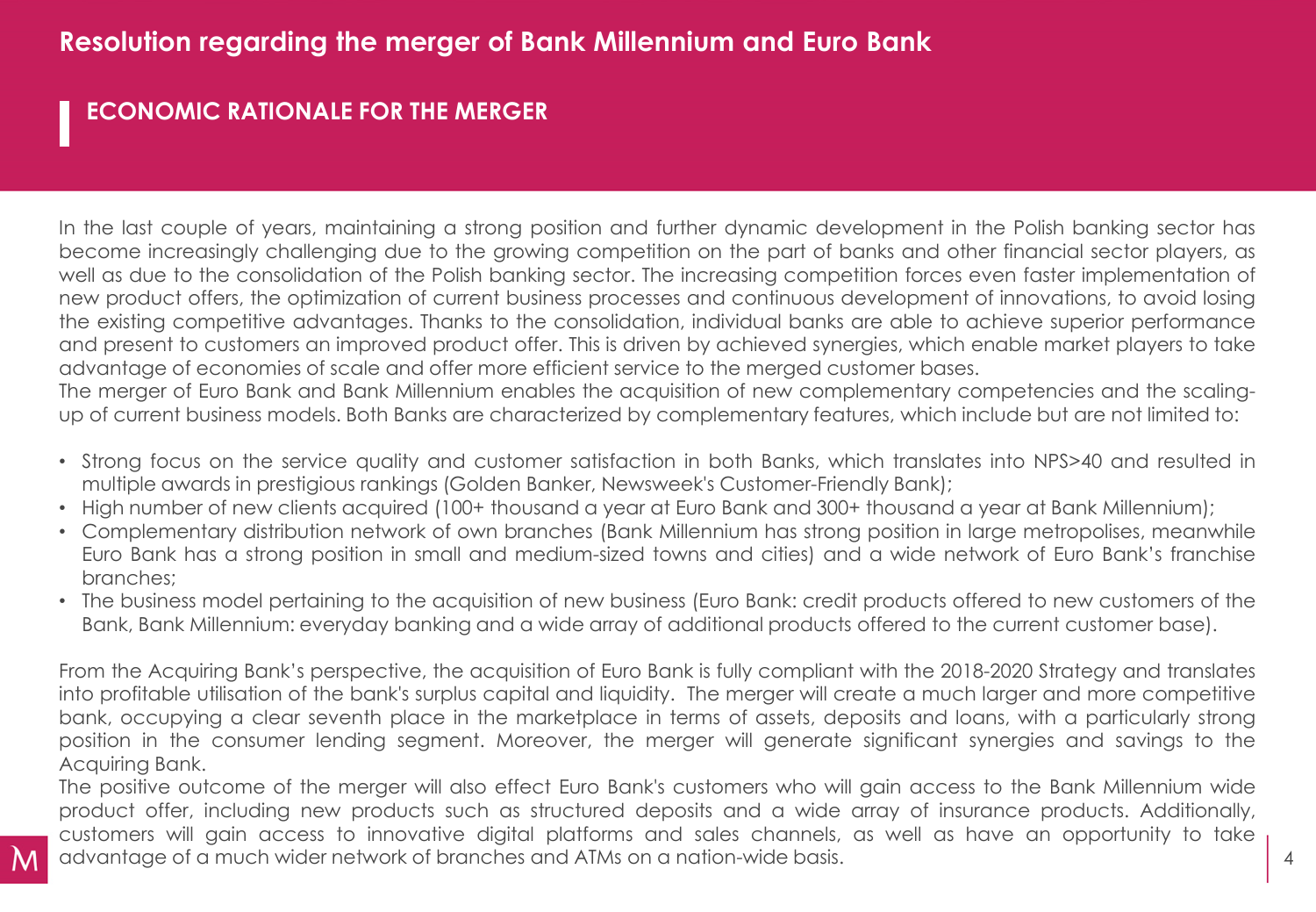### **RATIO OF EXCHANGE OF EURO BANK SHARES TO BANK MILLENNIUM MERGER SHARES**

#### **SHARE EXCHANGE RATIO**

The following ratio of exchange of Euro Bank shares to Bank Millennium Merger Shares ("**Share Exchange Ratio**") will be applied:

| <b>Euro Bank shares</b> | <b>Bank Millennium Merger Shares</b> |
|-------------------------|--------------------------------------|
|                         |                                      |

This means that in exchange for 1 (one) share of Euro Bank with a nominal value of PLN 11.29 each, an Euro Bank's shareholder (other than Bank Millennium) will receive 4.1 Merger Shares of Bank Millennium with a nominal value of PLN 1.00 each

### **EXAMINATION OF THE MERGER PLAN BY THE EXPERT AUDITOR**

The Merger Plan has been examined by the auditor appointed by the registry court. On July 18, 2019 the expert auditor issued the opinion in which, in particular, he: (i) stated that the Share Exchange Ratio was determined correctly; (ii) indicated the method used in arriving at the share exchange ratio proposed in the Merger Plan, as well as evaluated it as legitimate; and (iii) indicated that no special difficulties occurred in relation to the valuation of shares of the Merging Companies.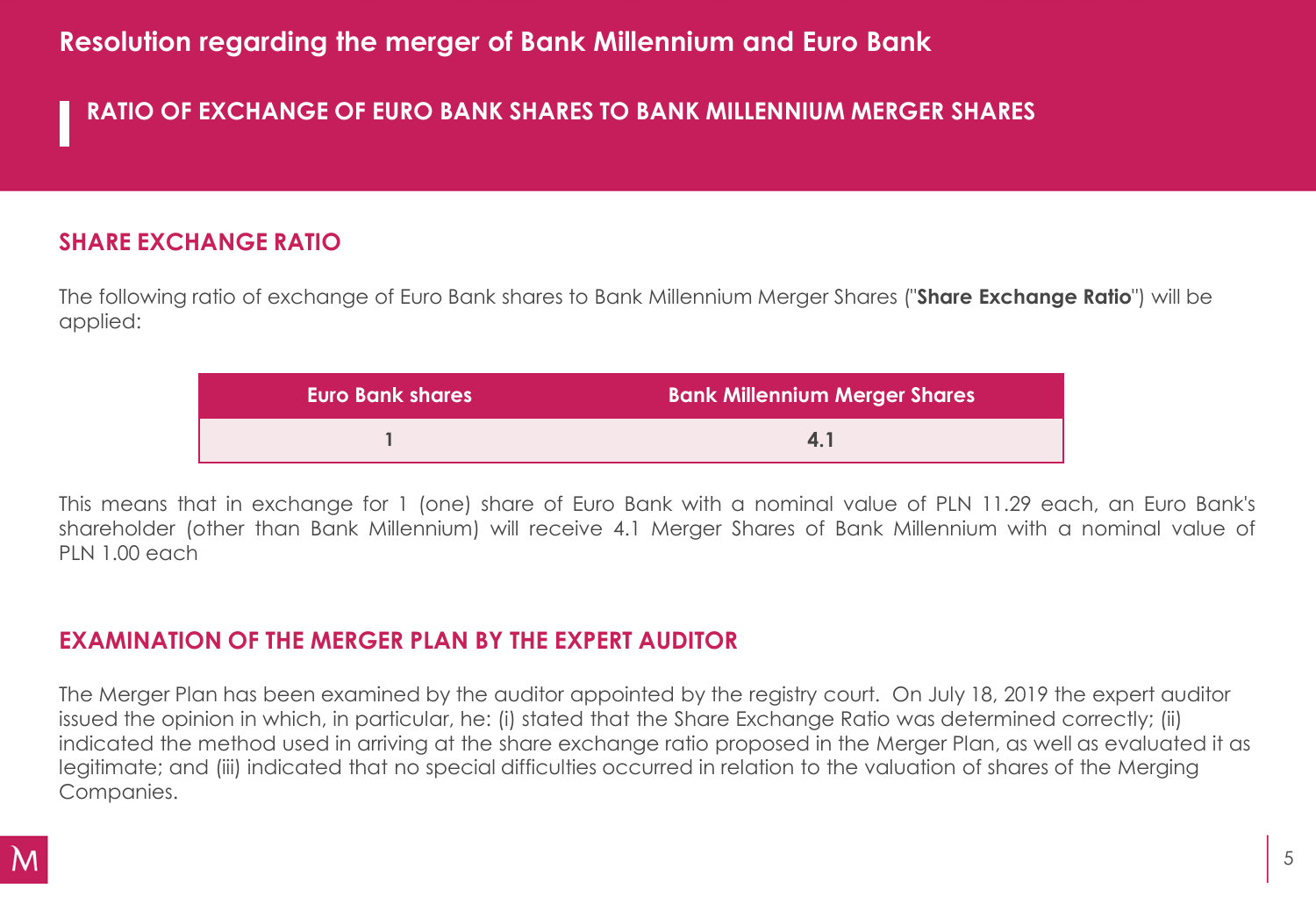## **AUDITOR'S OPINION**

#### **Opinion (excerpts comprising conclusions)**

I believe that the evidence I have obtained provides a sufficient and appropriate basis for expressing an opinion on the correctness and fairness of the Merger Plan. On the basis of the procedures carried out, in my opinion, in all important aspects:

- The Merger Plan has been drawn up in a true and fair manner in accordance with the adopted criteria;
- the share exchange ratio referred to in Article 499 § 1 item 2) KSH has been duly determined;
- the method described in 5.2 of the Merger Plan used to determine the proposed share exchange ratio, i.e. the arithmetic mean of the share exchange parities estimated using 3 different valuation methods - is reasonable;
- there have not occurred any particular difficulties related to the valuation of the shares of the Acquiring Bank and Acquired Bank.

Paweł Ryba, Statutory Auditor, Registration Number 90121

Warszawa, 18 July 2019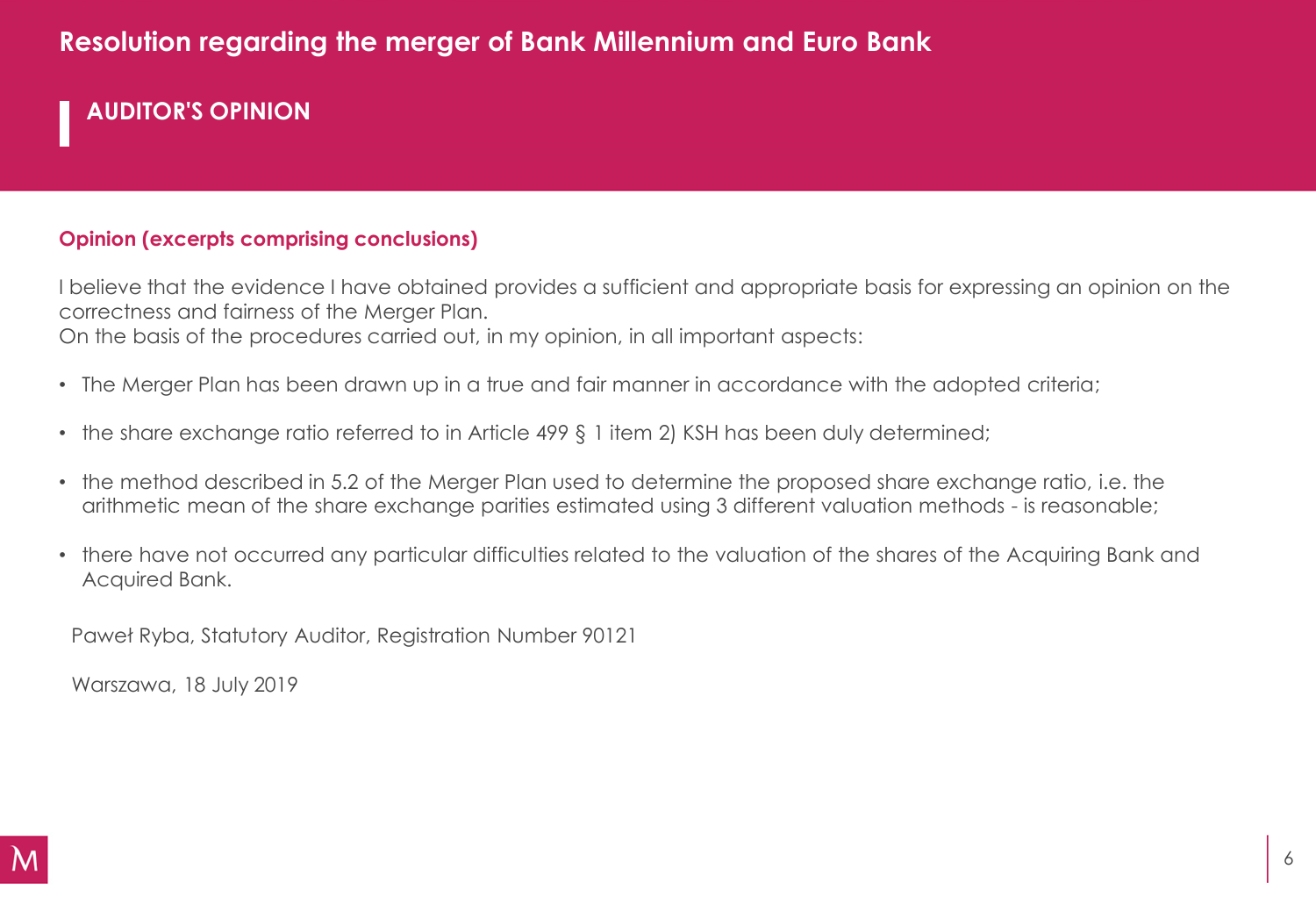#### **CONSEQUENCES OF THE MERGER FOR SHAREHOLDERS, CREDITORS, EMPLOYEES AND OTHER PERSONS**

#### **Consequences of the Merger for Shareholders and other persons**

As the Merger Shares to be allocated and delivered to the eligible shareholders of Euro Bank will be the existing shares of Bank Millennium, the Merger will not result in any changes to the legal status of current Bank Millennium shareholders nor will lead to their dilution.

Pursuant to Art. 494 § 4 of the Commercial Companies Code, Euro Bank shareholders will automatically become Bank Millennium shareholders on the Merger day, as a result of being granted the Merger Shares according to the procedure set out in point 6 of the Merger Plan. Furthermore, certain Euro Bank Shareholders may be entitled to receive the Additional Payment in accordance with point 6 of the Merger Plan.

Additionally, both Banks expect that the merger will bring tangible financial effects that may translate to the increase of value of Bank Millennium's shares and, at the same time, to financial benefits for the shareholders.

No additional rights in Bank Millennium shall be granted to the shareholders or other specially privileged persons in Euro Bank. No particular benefits shall be granted neither to the members of the authorities of the Merging Companies nor to **any other persons participating in the Merger.**

#### **Consequences of the Merger for creditors**

In accordance with the principles of general succession, Bank Millennium will assume all the rights and obligations of Euro Bank as at the Merger Day, and Euro Bank will be wound up without liquidation proceedings being conducted. Therefore, creditors of Euro Bank will become, by operation of law, creditors of Bank Millennium.

#### **Consequences of the Merger for employees**

In accordance with the provisions of Article 23<sup>1</sup> of the Labour Code, the employment undertaking of Euro Bank will be transferred to Bank Millennium as of the Merger Day. Therefore, on the Merger Day all of the employees of Euro Bank will become, by operation of law, employees of Bank Millennium.